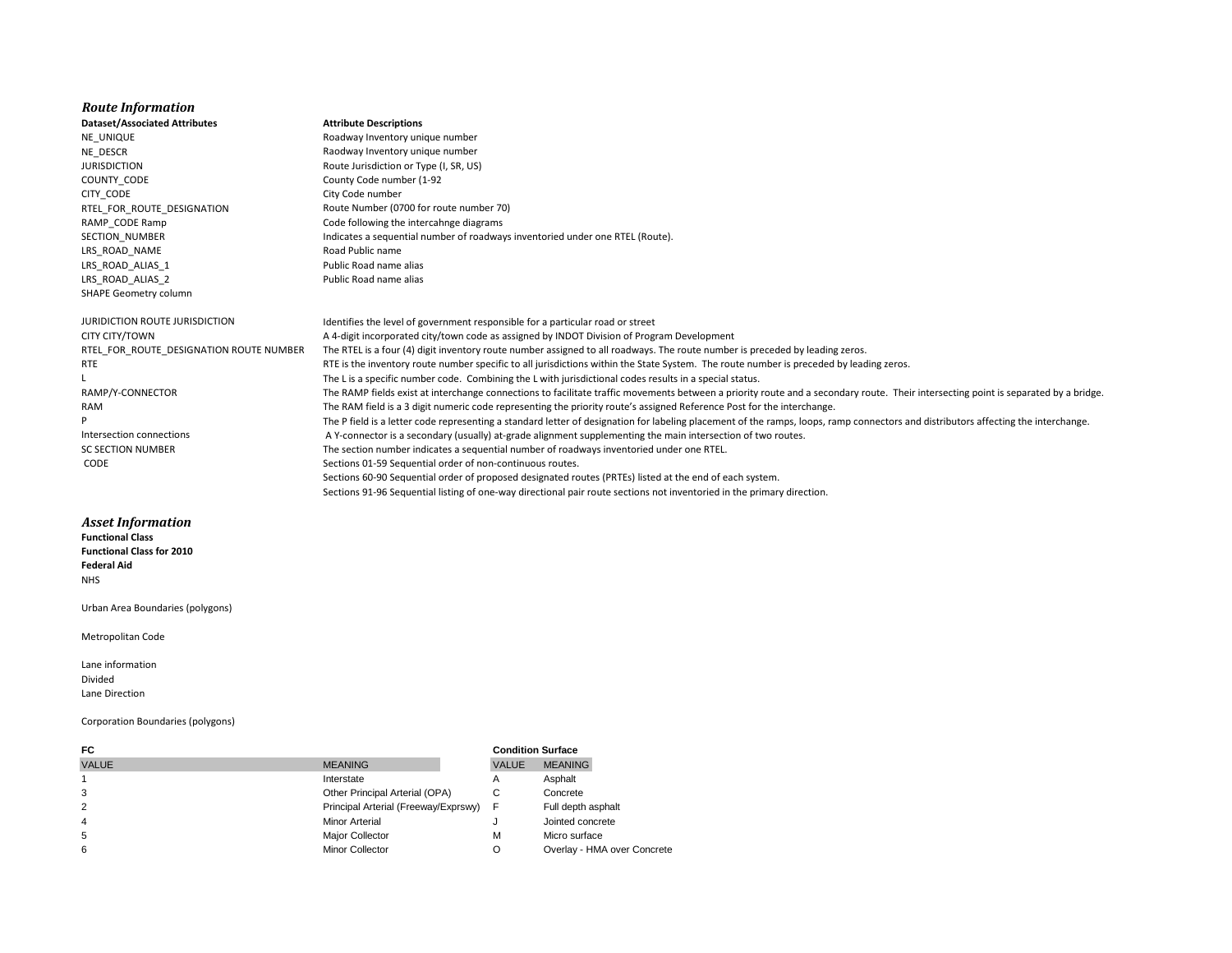| 7                    | Local                                                  | R                    | Rigid                                |                                                        |
|----------------------|--------------------------------------------------------|----------------------|--------------------------------------|--------------------------------------------------------|
|                      |                                                        | S                    | Sandmix                              |                                                        |
| FA                   |                                                        | T.                   | Thin HMA overlay                     |                                                        |
| <b>VALUE</b>         | <b>MEANING</b>                                         |                      |                                      |                                                        |
| 1                    | OFF_SYSTEM                                             | <b>CSA &amp; TSA</b> |                                      |                                                        |
| $\overline{2}$       | NATIONAL_HIGHWAY_SYSTEM(NH: Column                     |                      | <b>VALUE</b>                         | <b>MEANING</b>                                         |
| 3                    | RURAL_ON_SYSTEM                                        | Factored C N         |                                      | <b>No</b>                                              |
| $\overline{7}$       | <b>INTERSTATES</b>                                     | Factored CY          |                                      | Yes                                                    |
| 8                    | URBAN_ON_SYSTEM                                        | Default Col N        |                                      | No                                                     |
|                      |                                                        | Default Col Y        |                                      | Yes                                                    |
| <b>NHS</b>           |                                                        |                      |                                      |                                                        |
| <b>VALUE</b>         | <b>MEANING</b>                                         | <b>MEDIAN_TYPE</b>   |                                      |                                                        |
| $\mathbf 0$          | Not on the NHS                                         | <b>VALUE</b>         | <b>MEANING</b>                       |                                                        |
| $\mathbf{1}$         | On the NHS, but not a intermodel Coni 1                |                      | None                                 |                                                        |
| $\overline{2}$       | <b>Major Airport</b>                                   | $\overline{2}$       | Unprotected                          |                                                        |
| 3                    | Major Port Facility                                    | 3                    |                                      | Curbed (Greater than 4 inches in height)               |
| $\overline{4}$       | Major Amtrak Station                                   | 4                    |                                      | Positive Barrier - Unspecified                         |
| 5                    | Major Rail/Truck Terminal                              | 5                    |                                      | Positive Barrier - Flexible (e.g. Cable)               |
| 6                    | Major Intercity Bus Terminal                           | 6                    |                                      | Positive Barrier - Semi Rigid (e.g. Guardrail)         |
| $\overline{7}$       | Major Public Transport or Multi Modal I7               |                      |                                      | Positive Barrier - Rigid (e.g. Concrete - thick woods) |
| 8                    | Major Pipeline Terminal                                |                      |                                      |                                                        |
| 9                    | Major Ferry Terminal                                   | <b>NTN</b>           |                                      |                                                        |
|                      |                                                        | <b>VALUE</b>         | <b>MEANING</b>                       |                                                        |
| <b>Curve Class</b>   |                                                        | 0                    | None                                 |                                                        |
| <b>VALUE</b>         | <b>MEANING</b>                                         | 1                    |                                      | Federal Authority 23 CFR 658                           |
| A                    | Under 3.5 degrees                                      |                      |                                      |                                                        |
| B                    | 3.5 - 5.4 degrees                                      |                      | <b>Reference Post Field Verified</b> |                                                        |
| C                    | 5.5 - 8.4 degrees                                      | <b>VALUE</b>         | <b>MEANING</b>                       |                                                        |
| D                    | 8.5 - 13.9 degrees                                     | N                    | <b>No</b>                            |                                                        |
| Е                    | 14.0 - 27.9 degrees                                    | Y                    | Yes                                  |                                                        |
| F                    | 28 degrees or more                                     |                      |                                      |                                                        |
|                      |                                                        | <b>Speed Limit</b>   |                                      |                                                        |
| <b>Shoulder Type</b> |                                                        | COLUMN_VALUE         |                                      | <b>MEANING</b>                                         |
| <b>VALUE</b>         | <b>MEANING</b>                                         | <b>DIR</b>           | D                                    | Decreasing                                             |
| 1                    | None                                                   | <b>DIR</b>           | $\mathbf{I}$                         | Increasing                                             |
| $\overline{2}$       | Surfaced Shoulder_Bituminous Concre Speed Limi 10      |                      |                                      | 10 mph                                                 |
| 3                    | Surfaced Shoulder_Portland Cement                      | Speed Limi 15        |                                      | 15 mph                                                 |
| $\overline{4}$       | Stabilized Gravel, Granular Material                   | Speed Limi 20        |                                      | 20 mph                                                 |
| 5                    | <b>Combination Shoulder</b>                            | Speed Limi 25        |                                      | 25 mph                                                 |
| 6                    | <b>Earth Shoulder</b>                                  | Speed Limi 30        |                                      | 30 mph                                                 |
| $\overline{7}$       | Barrier Curb Exists no shoulder in front Speed Limi 35 |                      |                                      | 35 mph                                                 |
|                      |                                                        | Speed Limi 40        |                                      | 40 mph                                                 |
| <b>UAB Codes</b>     |                                                        | Speed Limi 45        |                                      | 45 mph                                                 |
| <b>VALUE</b>         | <b>MEANING</b>                                         | Speed Limi 50        |                                      | 50 mph                                                 |
| 16264                | NW_IN - Chicago, IL                                    | Speed Limi 55        |                                      | 55 mph                                                 |
| 16885                | Lawrenceburg - Cincinnati, OH                          | Speed Limi 60        |                                      | 60 mph                                                 |
| 19126                | Columbus, IN                                           | Speed Limi 65        |                                      | 65 mph                                                 |
| 2386                 | Anderson, IN                                           | Speed Limi 70        |                                      | 70 mph                                                 |
| 26794                | Elkhart, IN                                            | Speed Limi 99        |                                      | Not Applicable                                         |
| 28333                | Evansville, IN                                         |                      |                                      |                                                        |
| 31087                | Fort Wayne, IN                                         | Lane                 |                                      |                                                        |
| 41212                | Indianapolis, IN                                       | COLUMN VALUE         |                                      | <b>MEANING</b>                                         |
| 45694                | Kokomo, IN                                             | <b>Divided</b>       | 0                                    | Undivided                                              |
| 46018                | Lafayette, IN                                          | Divided              | $\mathbf{1}$                         | Divided                                                |
| 51715                | Clarksville - Louisville, KY                           |                      |                                      |                                                        |
|                      |                                                        |                      |                                      |                                                        |